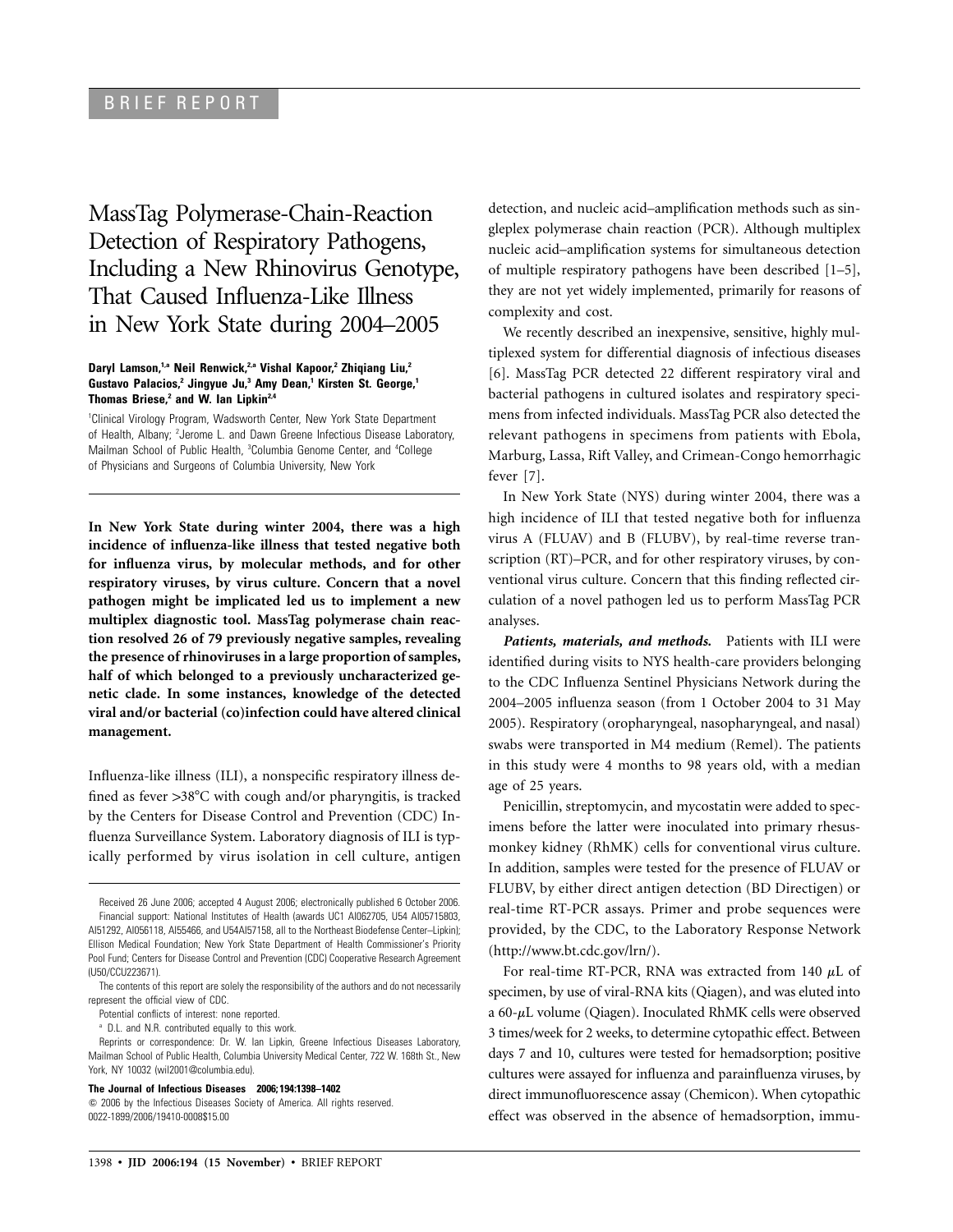| Polymerase chain reaction |                          |                   |                                  |                                                                   |                                  |                          | Conventional                     |
|---------------------------|--------------------------|-------------------|----------------------------------|-------------------------------------------------------------------|----------------------------------|--------------------------|----------------------------------|
| Sample                    | Pathogen <sup>a</sup>    | MassTag           | Real time                        | Conventional                                                      | Sequencing                       | Antigenb                 | virus culture                    |
|                           |                          |                   |                                  | Pathogens detected in previously negative respiratory specimens   |                                  |                          |                                  |
| 003                       | <b>HRV NY</b>            | $^{+}$            | <b>ND</b>                        | $\qquad \qquad +$                                                 | $^{\mathrm{+}}$                  |                          |                                  |
| 004                       | Streptococcus pneumoniae | $\boldsymbol{+}$  | <b>ND</b>                        | $+$                                                               | <b>ND</b>                        |                          |                                  |
| 009                       | HCoV-OC43                | $^{+}$            | $\ddot{}$                        | <b>ND</b>                                                         | <b>ND</b>                        |                          |                                  |
| 016                       | <b>HMPV</b>              | $^{+}$            | $\begin{array}{c} + \end{array}$ | <b>ND</b>                                                         | <b>ND</b>                        |                          |                                  |
|                           | S. pneumoniae            | $\ddot{}$         | <b>ND</b>                        | <b>ND</b>                                                         | $+$                              |                          |                                  |
| 017                       | <b>HMPV</b>              | $^{+}$            | $^{\mathrm{+}}$                  | <b>ND</b>                                                         | <b>ND</b>                        |                          |                                  |
| 025                       | Mycoplasma pneumoniae    | $\ddot{}$         | $+$                              | <b>ND</b>                                                         | <b>ND</b>                        |                          |                                  |
| 026                       | <b>HRV A</b>             | $^{+}$            | <b>ND</b>                        | $^{\mathrm{+}}$                                                   | $\qquad \qquad +$                |                          |                                  |
| 028                       | <b>HRV NY</b>            | $\ddot{}$         | <b>ND</b>                        | $+$                                                               | $+$                              |                          |                                  |
| 030                       | M. pneumoniae            | $^{+}$            | $\qquad \qquad +$                | <b>ND</b>                                                         | <b>ND</b>                        |                          |                                  |
| 034                       | <b>HRV</b>               | $^{+}$            | <b>ND</b>                        | $+$                                                               | $\begin{array}{c} + \end{array}$ |                          |                                  |
| 037                       | HPIV-1                   | $^{+}$            | <b>ND</b>                        | <b>ND</b>                                                         | $^{+}$                           |                          |                                  |
|                           | S. pneumoniae            | $^{+}$            | <b>ND</b>                        | <b>ND</b>                                                         | $^{+}$                           |                          |                                  |
|                           | Haemophilus influenzae   | $^{+}$            | <b>ND</b>                        | <b>ND</b>                                                         | $^{+}$                           |                          |                                  |
| 039                       | <b>HRV A</b>             | $^{+}$            | <b>ND</b>                        | $+$                                                               | $^{+}$                           |                          |                                  |
| 041                       | <b>HRV NY</b>            | $^{+}$            | <b>ND</b>                        | $\qquad \qquad +$                                                 | $\qquad \qquad +$                |                          |                                  |
| 042                       | <b>HRV NY</b>            | $^{+}$            | <b>ND</b>                        | <b>ND</b>                                                         | $\ddot{}$                        |                          |                                  |
| 045                       | <b>HRV B</b>             | $^{+}$            | <b>ND</b>                        | <b>ND</b>                                                         | $^{+}$                           |                          |                                  |
|                           | S. pneumoniae            | $^{+}$            | <b>ND</b>                        | <b>ND</b>                                                         | $^{+}$                           |                          |                                  |
|                           | H. influenzae            | $^{+}$            | <b>ND</b>                        | <b>ND</b>                                                         | $^{\mathrm{+}}$                  |                          |                                  |
| 050                       | S. pneumoniae            | $^{+}$            | <b>ND</b>                        | $+$                                                               | <b>ND</b>                        |                          |                                  |
| 052                       | <b>HEV</b>               | $^{+}$            | <b>ND</b>                        | <b>ND</b>                                                         | $^{+}$                           |                          |                                  |
| 056                       | H. influenzae            | $^{+}$            | <b>ND</b>                        | <b>ND</b>                                                         | $+$                              |                          |                                  |
| 060                       | <b>HRV NY</b>            | $^{+}$            | <b>ND</b>                        | $\boldsymbol{+}$                                                  | $^{\mathrm{+}}$                  |                          |                                  |
|                           | S. pneumoniae            | $^{+}$            | <b>ND</b>                        | <b>ND</b>                                                         | <b>ND</b>                        |                          |                                  |
| 061                       | M. pneumoniae            | $^{+}$            | $^{\mathrm{+}}$                  | <b>ND</b>                                                         | <b>ND</b>                        |                          |                                  |
| 063                       | <b>HRV NY</b>            | $\ddot{}$         | <b>ND</b>                        | $+$                                                               | $\pm$                            |                          |                                  |
|                           | S. pneumoniae            | $^{+}$            | <b>ND</b>                        | <b>ND</b>                                                         | <b>ND</b>                        |                          |                                  |
| 070                       | HCoV-OC43                | $^{+}$            | $\qquad \qquad +$                | <b>ND</b>                                                         | <b>ND</b>                        |                          |                                  |
| 071                       | HRSV-B                   | $\ddot{}$         | $+$                              | <b>ND</b>                                                         | <b>ND</b>                        |                          |                                  |
| 072                       | M. pneumoniae            | $^{+}$            | $^{\mathrm{+}}$                  | <b>ND</b>                                                         | <b>ND</b>                        |                          |                                  |
| 074                       | <b>HRV NY</b>            | $\ddot{}$         | <b>ND</b>                        | $+$                                                               | $\ddot{}$                        |                          |                                  |
| 077                       | <b>HRV B</b>             | $\qquad \qquad +$ | <b>ND</b>                        | <b>ND</b>                                                         | $^{\mathrm{+}}$                  |                          |                                  |
|                           |                          |                   |                                  | Additional pathogens in previously positive respiratory specimens |                                  |                          |                                  |
| 1081                      | <b>FLUBV</b>             | $^{+}$            | <b>ND</b>                        | <b>ND</b>                                                         | <b>ND</b>                        | $^+$                     | $\qquad \qquad +$                |
|                           | <b>HEV</b>               | $^{+}$            | $^+$                             | <b>ND</b>                                                         | $^{\mathrm{+}}$                  | <b>ND</b>                |                                  |
|                           | S. pneumoniae            | $^{+}$            | <b>ND</b>                        | $\qquad \qquad +$                                                 | <b>ND</b>                        | <b>ND</b>                | <b>ND</b>                        |
| 1083                      | <b>FLUBV</b>             | $\ddot{}$         | $\begin{array}{c} + \end{array}$ | <b>ND</b>                                                         | <b>ND</b>                        | <b>ND</b>                | $+$                              |
|                           | <b>HRV B</b>             | $^{+}$            | ND                               | $\begin{array}{c} + \end{array}$                                  | $^{+}$                           | <b>ND</b>                |                                  |
| 1085                      | <b>HRV NY</b>            | $^{+}$            | <b>ND</b>                        | <b>ND</b>                                                         | $\qquad \qquad +$                | <b>ND</b>                |                                  |
|                           | <b>HSV</b>               | <b>ND</b>         | $\! + \!$                        | ${\sf ND}$                                                        | <b>ND</b>                        | ND                       |                                  |
| 1101                      | <b>FLUAV</b>             | $\overline{+}$    | $+$                              | <b>ND</b>                                                         | ND                               | ND                       | $^{+}$                           |
|                           | <b>HRV</b>               | $\ddot{}$         | <b>ND</b>                        | <b>ND</b>                                                         | $+$                              | <b>ND</b>                |                                  |
| 1119                      | <b>FLUBV</b>             | $^{+}$            | <b>ND</b>                        | ${\sf ND}$                                                        | <b>ND</b>                        | $^+$                     | $^+$                             |
|                           | S. pneumoniae            | $^{+}$            | <b>ND</b>                        | <b>ND</b>                                                         | $\boldsymbol{+}$                 | <b>ND</b>                | <b>ND</b>                        |
| 1126                      | <b>FLUAV</b>             | $^{+}$            | <b>ND</b>                        | <b>ND</b>                                                         | ND                               | $\boldsymbol{+}$         | $\boldsymbol{+}$                 |
|                           | <b>HRV</b>               | $^{+}$            | <b>ND</b>                        | ND.                                                               | $\begin{array}{c} + \end{array}$ | <b>ND</b>                | $\overline{\phantom{0}}$         |
| 1135                      | <b>FLUAV</b>             | $^{+}$            | $^+$                             | <b>ND</b>                                                         | <b>ND</b>                        | <b>ND</b>                | $+$                              |
|                           | Neisseria meningiditis   | $^{+}$            | $^{+}$                           | ${\sf ND}$                                                        | ${\sf ND}$                       | ND                       | <b>ND</b>                        |
| 1140                      | <b>FLUAV</b>             | $^{+}$            | $\! + \!$                        | <b>ND</b>                                                         | <b>ND</b>                        | $\ddag$                  | $\pm$                            |
|                           | <b>FLUBV</b>             | $\ddot{}$         | $^+$                             | <b>ND</b>                                                         | <b>ND</b>                        | $\overline{\phantom{0}}$ | $\begin{array}{c} + \end{array}$ |
|                           | S. pneumoniae            | $^{+}$            | <b>ND</b>                        | $+$                                                               | <b>ND</b>                        | <b>ND</b>                | <b>ND</b>                        |
|                           |                          |                   |                                  |                                                                   |                                  |                          |                                  |

## **Table 1. Pathogens in New York State respiratory specimens during the 2004–2005 influenza season.**

**NOTE.** FLUAV, influenza A; FLUBV, influenza B; HCoV-OC43, human coronavirus OC43; HEV, human enterovirus; HRV (A/B/NY), human rhinovirus (groups A/B/New York); HMPV, human metapneumovirus; HPIV-1, human parainfluenza virus 1; HRSV-B, human respiratory syncytial virus subgroup B; HSV, herpes simplex virus. ND, not done.

a Pathogens for which previously positive results were found are shown in boldface type.<br>b Direct antigen for FLUAV and FLUBV.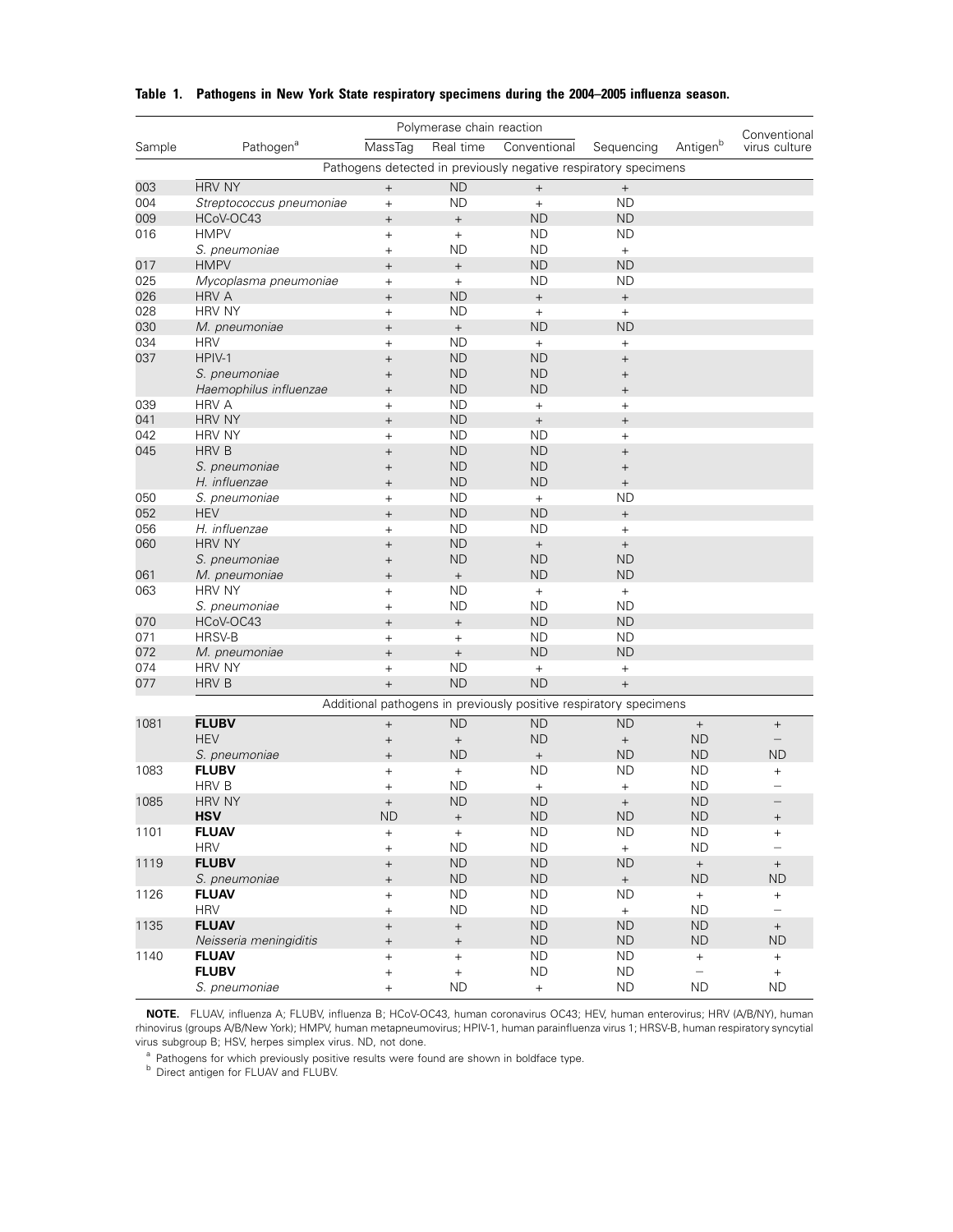

Figure 1. Dendrogram of isolates of rhinovirus from New York State (NYS) and of selected reference isolates of enterovirus and rhinovirus. The nucleotide sequence of VP4 was used to reconstruct a phylogenetic tree by use of the neighbor-joining method applying a Kimura 2-parameter model. Isolates from NYS that are related to human rhinovirus (HRV) group A (DQ875920 and DQ875923 [<sup>6</sup>]; DQ875923 and DQ875920) and HRV group B (DQ875922, DQ875927, and DQ875930 []) are shown, as are isolates (DQ875921, DQ875924, DQ875925, DQ875926, DQ875928, DQ875929, DQ875931, and DQ875932 [A]) that cluster as a distinct genetic clade, HRV-NY. The scale bar indicates nucleotide substitutions per site, and bootstrap values (percentage of 1000 pseudoreplicates) are shown at relevant branches.

nofluorescence assay was used to test cells for adenovirus (Chemicon) and herpes simplex virus-1 and -2 (MicroTrack).

Total nucleic acids, extracted from 250  $\mu$ L of specimen by the NucliSens Magnetic Extraction Method, were eluted into a  $50-\mu L$  volume (bioMérieux). Before they were extracted, samples were spiked with a transcript encoding a portion of the green-fluorescent protein, to control for both extraction efficiency and the absence of RT-PCR inhibitors. The MassTag PCR assay targeted the following respiratory pathogens: FLUAV and FLUBV; human respiratory syncytial viruses A and B; human coronaviruses OC43, 229E, and SARS; human parainfluenza viruses 1–3 (HPIV-1, -2, and -3); human metapneumovirus (HMPV); human enterovirus (HEV); human adenovirus (HADV); *Mycoplasma pneumoniae; Legionella pneumophila; Chlamydia pneumoniae; Streptococcus pneumoniae; Haemophi-* *lus influenzae;* and *Neisseria meningitidis* [6]. A primer pair targeting the green-fluorescent–protein quality-control sequence was also included. MassTag PCR–amplification products were analyzed in a single-quadrapole mass spectrometer using positive-mode atmospheric-pressure chemical ionization (Agilent Technologies).

Samples that, in MassTag PCR, tested positive for *M. pneumoniae, L. pneumophila, C. pneumoniae, N. meningitidis,* HEV, and HADV were also tested for these pathogens by real-time PCR assays that the NYS Department of Health Clinical Laboratory Evaluation Program had approved for clinical use. Published PCR assays were used for samples positive for human coronaviruses OC43 and 229E [8], *H. influenzae* (types b and c [9]), and *S. pneumoniae* (serotypes 1, 3, 5–7, 9, 14, 19, 22, 23, 29, and 46 [10]). The VP4 and VP1 gene regions of pi-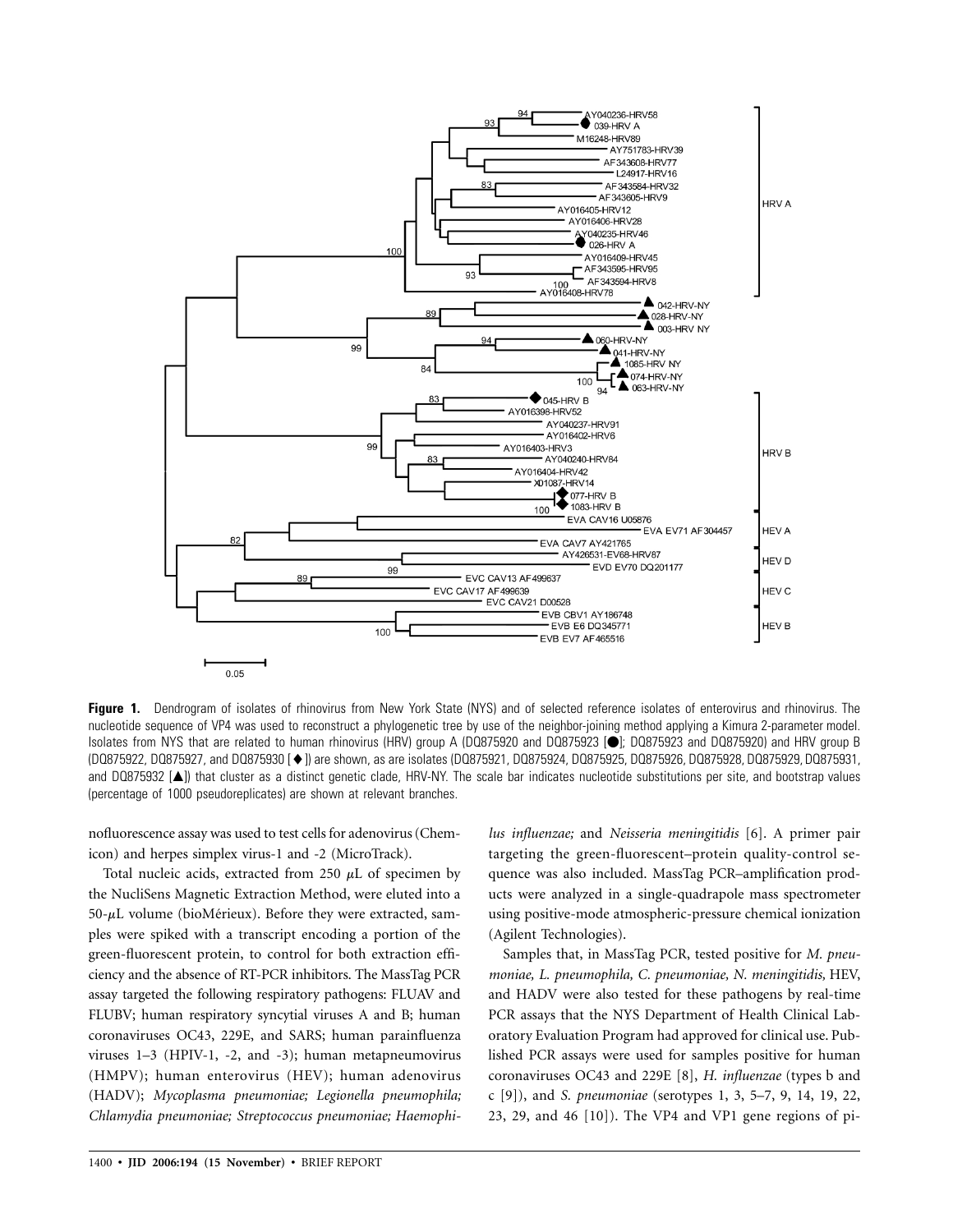cornaviruses were amplified as described elsewhere [2, 11]. MassTag PCR–amplification products other than those for influenza viruses were cloned into pGEM-Teasy plasmid vectors (Promega) and were sequenced by dideoxy sequencing on an ABI 310 Genetic Analyzer Sequence Analyzer (Applied Biosystems). Sequences were analyzed by use of the Wisconsin GCG software package (Accelrys) and MEGA 3.1 (http://www .megasoftware.net/).

*Results.* During the 2004–2005 influenza season, the NYS Department of Health received 166 samples through the Influenza Sentinel Physicians Surveillance Network, 151 of which were included in the present study. Samples were analyzed on arrival in the laboratory, by antigen-detection and real-time RT-PCR assays designed to identify influenza viruses, as well as by conventional virus culture to detect additional respiratory-viral pathogens. FLUAV ( $n = 58$ ) and FLUBV ( $n = 10$ ) accounted for the majority of the identified pathogens; in addition, HADV ( $n = 2$ ), HPIV-1 ( $n = 1$ ), and herpes simplex viruses  $(n = 2)$  were isolated. In 1 of the samples, coinfection with FLUAV and FLUBV was present. In summary, the analyses identified 73 pathogens in 72 samples, providing a presumptive diagnosis in 48% of cases. However, no pathogen was identified in 79 samples. Because some samples were collected >10 days after the onset of symptoms, low microbial load at the time of collection could have accounted for some of the negative results. However, many of these pathogen-negative samples were clustered within the 8-week period between October and December 2004 and were compatible with the presence of an unidentified pathogen. We therefore retrospectively investigated all available stored specimens, using multiplex MassTag PCR.

Analysis of the retrospective samples by MassTag PCR indicated the presence of 109 pathogens in 93 samples and identified a pathogen in 33% of the previously negative specimens (table 1, *top*). In the 26 cases that had not been diagnosed previously, 33 pathogens were detected. In 8 of the samples for which a pathogen had been identified previously, MassTag PCR revealed the presence of a total of 9 additional pathogens (table 1, *bottom*) and, furthermore, revealed infection with 2 pathogens in each of 9 patients and with 3 pathogens in each of 4 patients.

For HADV, HPIV-1, and FLUBV, the results of the MassTag PCR assay were 100% concordant with those of the real-time RT-PCR assay; for FLUAV, they were 96% concordant. Results were discordant for 2 FLUAV samples that real-time RT-PCR had found to be positive; the viral load in these samples, as indicated by the real-time RT-PCR cycle-threshold values (data not shown), was <1000 RNA copies/reaction, which is below the MassTag PCR assay's limit of detection for FLUAV [6].

The degenerate HEV primers used in the MassTag PCR assay target conserved regions of the 5' untranslated region (5'-UTR) of picornaviruses, regions that are also present in human rhinoviruses (HRV). When samples that were found to be positive

when tested by this primer pair were tested by a specific diagnostic real-time RT-PCR assay for HEV, 17 of the 18 cases yielded a negative result. Reasoning that the products represented novel isolates of either HEV or HRV, we cloned all MassTag PCR– amplification products. Sequence analysis identified 2 HEVs and 16 HRVs (table 1); the 16 HRV sequences were most closely related to a mixed population of HEV and HRV 5'-UTRs that, in the GenBank database, are listed as "Antwerp rhinovirus" [12]. However, because short 5 -UTR sequences are not suitable for assignment of phylogenetic relationships, we obtained additional sequences, using degenerate primer sets targeting the VP4 gene region [2]. Phylogenetic analysis of these VP4 sequences indicated that HRV group A was present in 2 cases and that HRV group B was present in 3 cases (table 1); in 3 instances, the sample was exhausted before an amplification product was obtained. For the 8 remaining HRV cases, the sequences clustered in a clade at the root of HRV group A, distinct from the described group A or group B serotypes [13] (figure 1). In 1 case (specimen 074), additional analysis, using a highly degenerate primer set [11], allowed amplification of a partial VP1 sequence; the analysis supported the phylogenetic position indicated by analysis of VP4 (data not shown).

*Discussion.* ILI is a significant cause of morbidity and mortality in the United States, accounting annually for ∼36,000 deaths, ∼150,000 hospitalizations, and up to \$12 billion in direct and indirect costs [14]. The advent of sensitive, affordable methods for differential diagnosis of the infectious pathogens that can cause ILI has the potential to reduce the economic burden afforded by these pathogens and to improve clinical outcomes by facilitating early selection of appropriate antimicrobials. The importance of developing strategies for triage of patients with acute respiratory infection to specific treatment regimens is underscored in the context of pandemic-influenza preparedness and the limited supply of influenza antiviral drugs.

The present study was undertaken to investigate the causes of ILI in NYS during the period from 1 October 2004 to 31 May 2005. Clinical samples obtained by physicians in a surveillance network were submitted for analysis by a standard diagnostic protocol using virus culture, antigen detection, and molecular assays. In addition to the pathogens identified by these methods, MassTag PCR detected HRV, HEV, *S. pneumoniae*, *M. pneumoniae, H. influenzae,* HMPV, human coronavirus OC43, human respiratory syncytial virus A, HPIV-1, and *N. meningitidis* infections. MassTag PCR also revealed instances in which virus-infected patients with ILI were coinfected with potentially treatable bacterial pathogens.

An unexpected finding was the high incidence of rhinovirus infection. Although rhinoviruses are most commonly associated with mild upper-respiratory-tract disease, they have also been described in association with severe acute and lower-respiratory-tract infections in children, the elderly, and immunosup